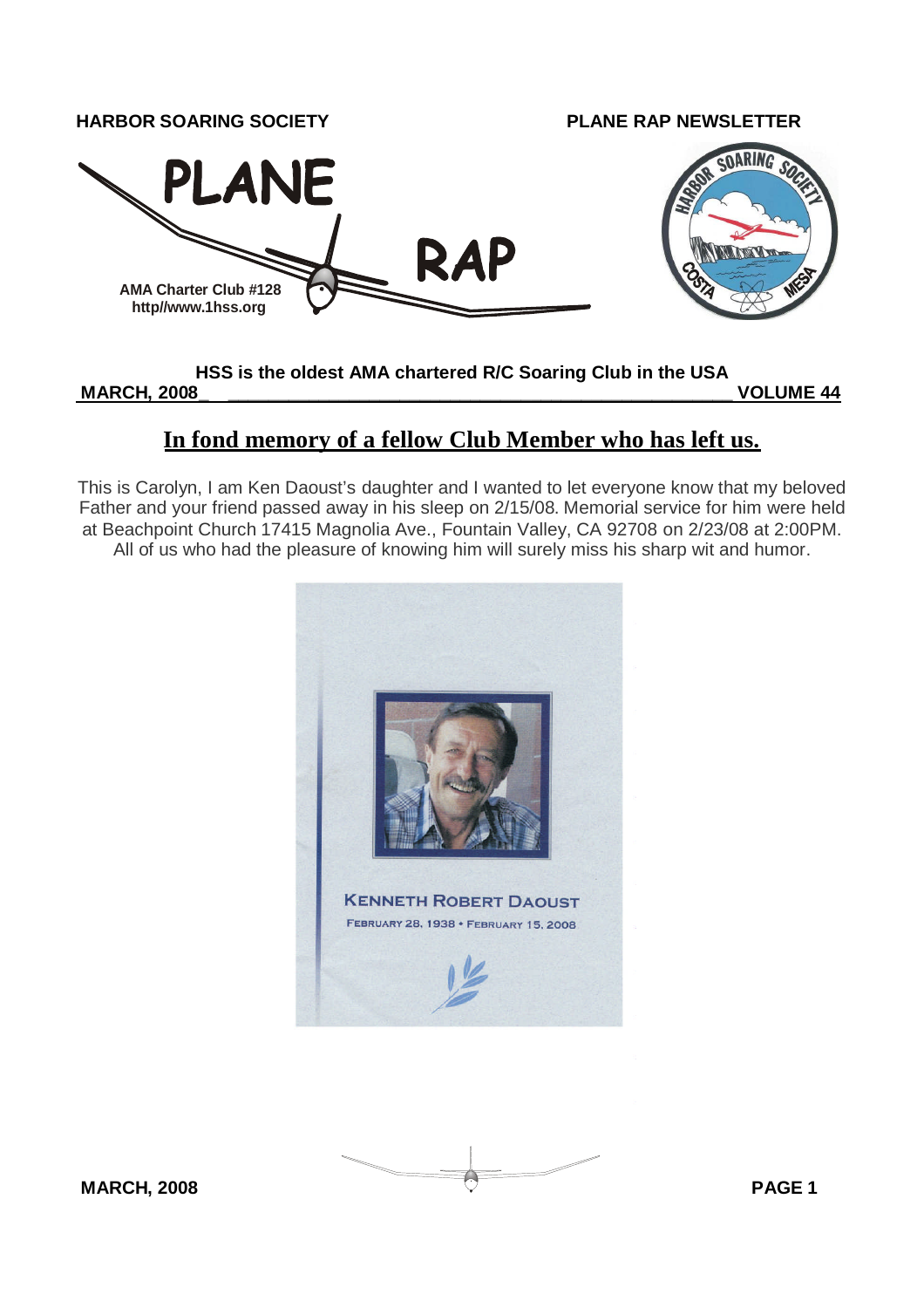**The Club meeting will be Wednesday March 5th, 2008, 7:30 pm at the Costa Mesa Community Center 1845 Park Ave. Costa Mesa. Gytis Tamulaitis will give a presentation on how to cut and fiberglass foam wings.**



## **Planes and PEOPLE!**



GWS A-4 by Bruce Mc AvInew Jim Hanson's Swift 550

**MARCH, 2008 PAGE 2**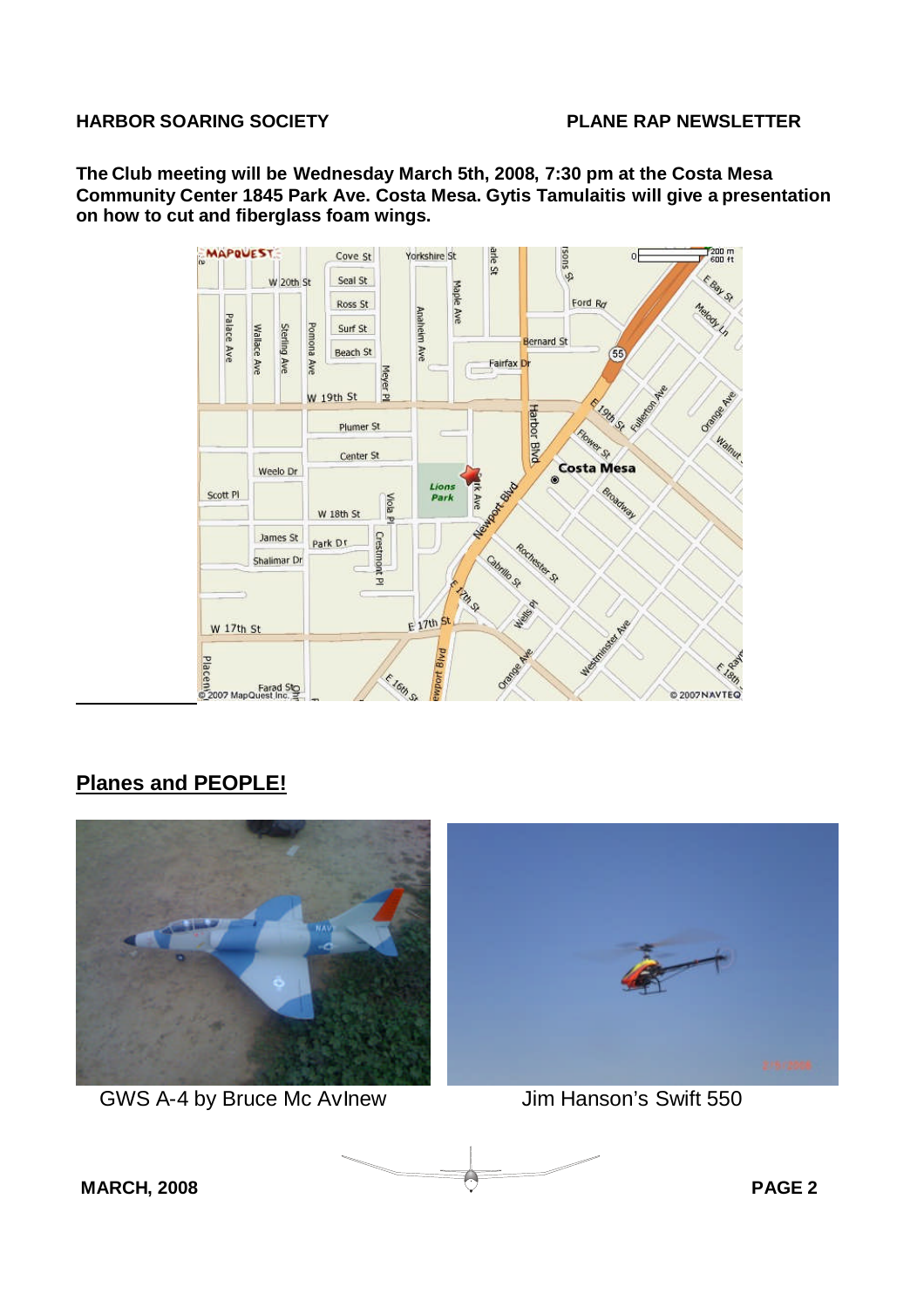



Ted Broughberg with Maco Glider Rick Casara with Model Tech Extra 300

## **Internet Links**

### http://www.flyinggiants.com/default.php

Contains all kinds interesting information related to our hobby and other things. Also check out an article about home brewed beer by one of our club members.

### **Electro static Discharge and 2.4 GHz radios**

Last Thursday I watched helplessly as Scott Malone's T-Rex 500 went crazy and crashed. After lots of discussion and an exchange of emails, we were able to conclude that the problem was due to tail belt static. 2.4 GHz systems are not vulnerable to the sort of noise (e.g. static noise) that so often hits 72 MHz systems. So my theory is that the close proximity static noise was swamping the back end of the receiver, causing the computer to restart. Note, that the tail belt acts like a high voltage Van de Graff generator. In addition to the radio going blank for a few seconds, the restart sends the gyro peg to peg at start up resulting in a very wild looking heli for a couple of seconds. Taking off with that idea, Scott Malone did some experiments over the weekend which he wrote up on the following web page: http://www.runryder.com/helicopter/t409379p1/

Most of you don't fly helicopters, but on a cold dry winter day, an airplane, especially a large one, could build up a static charge that could restart the receiver, whether it is a 2.4 GHz system or a 72 MHz PCM. Not likely to be a problem for airplanes in the summer when the relative humidity goes up. But, helicopters especially beware, even this warmer time of year. Above article downloaded from runryder web site.









Anyone who is interested in building Foamy Electric Airplanes check out this link!

http://www.rcgroups.com/foamies-scratchbuilt-428/

**MARCH, 2008 PAGE 3**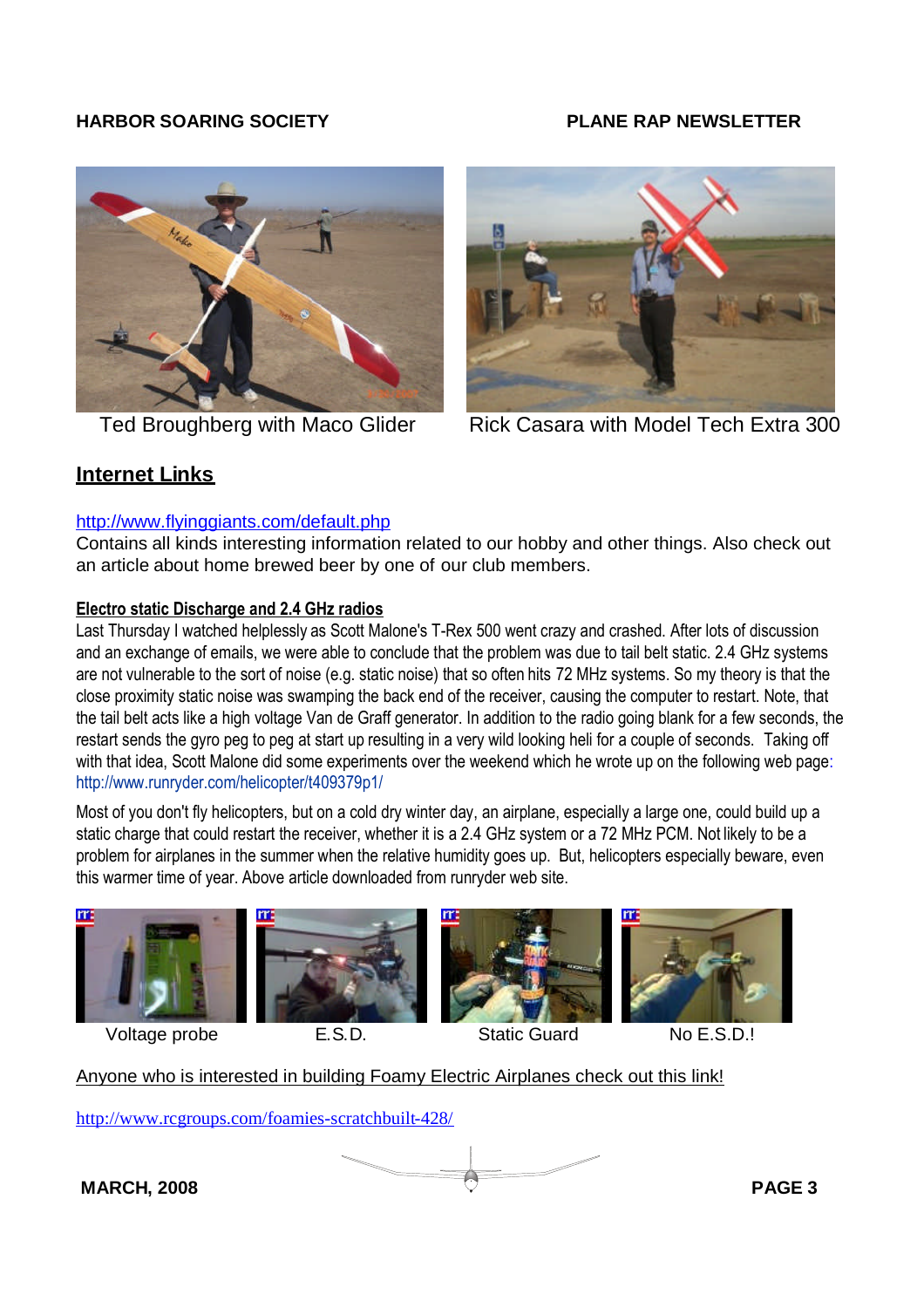#### **Using Your Computer to Support Your Modeling Habit-** By Gary Gullikson

Weblinks of Interest Here are some of the thousands model and real aviation links on the internet to amuse yourself with when you are done polishing your ARF:

1. The E-Zone http://www.ezonemag.com/ I don't know what I would do without this huge source of free information and entertainment. It's just too much to describe here, you have to get on it and register for free, and then take your time finding your favorite discussion groups that pertain to your personal interests in the hobby. If you own a computer with internet access, take a look, and then you'll know what you've been missing. You can get the information you need putting key words into the search blocks.

Example Discussion Groups on E-Zone:

Aircraft Sailplanes:

Sailplane Talk-General Dynamic Soaring Electric Sailplanes Hand Launch Multi-Task F3X-(F3F,F3B, F3J) Sailplane Events(What, When and Where) Scale Sailplanes Slope

Aircraft, Electric: ( Major categories with many sub-category discussion groups)

Plane Talk General Airplanes (Including general, park flyers, warbirds, scale, etc., etc,) Helicopters, Jets, Exotic/Special Interest ( Autogyros, Blimps, etc)

Other Major Categories include Boats, Cars, etc

Other Online Discussion Groups:

2."RC Hangout" http://www.rcflying.net/index.php?s=58b1a2ceffacfb4cae1e9ce5a99e496e

3."RC Universe" http://www.rcuniverse.com/index.cfm

4."Watt Flyer" http://www.wattflyer.com/forums/index.php

5. Doolittle's Raid on Tokyo-Website with Photos, Videos, Etc.: http://www.doolittleraider.com/

6. 40% Scale DH-2C Beaver ( Video of huge unusual scale Beaver, not electric)

http://www.youtube.com/watch?v=JwBgSMLHge0&feature=related

**MARCH, 2008 PAGE 4**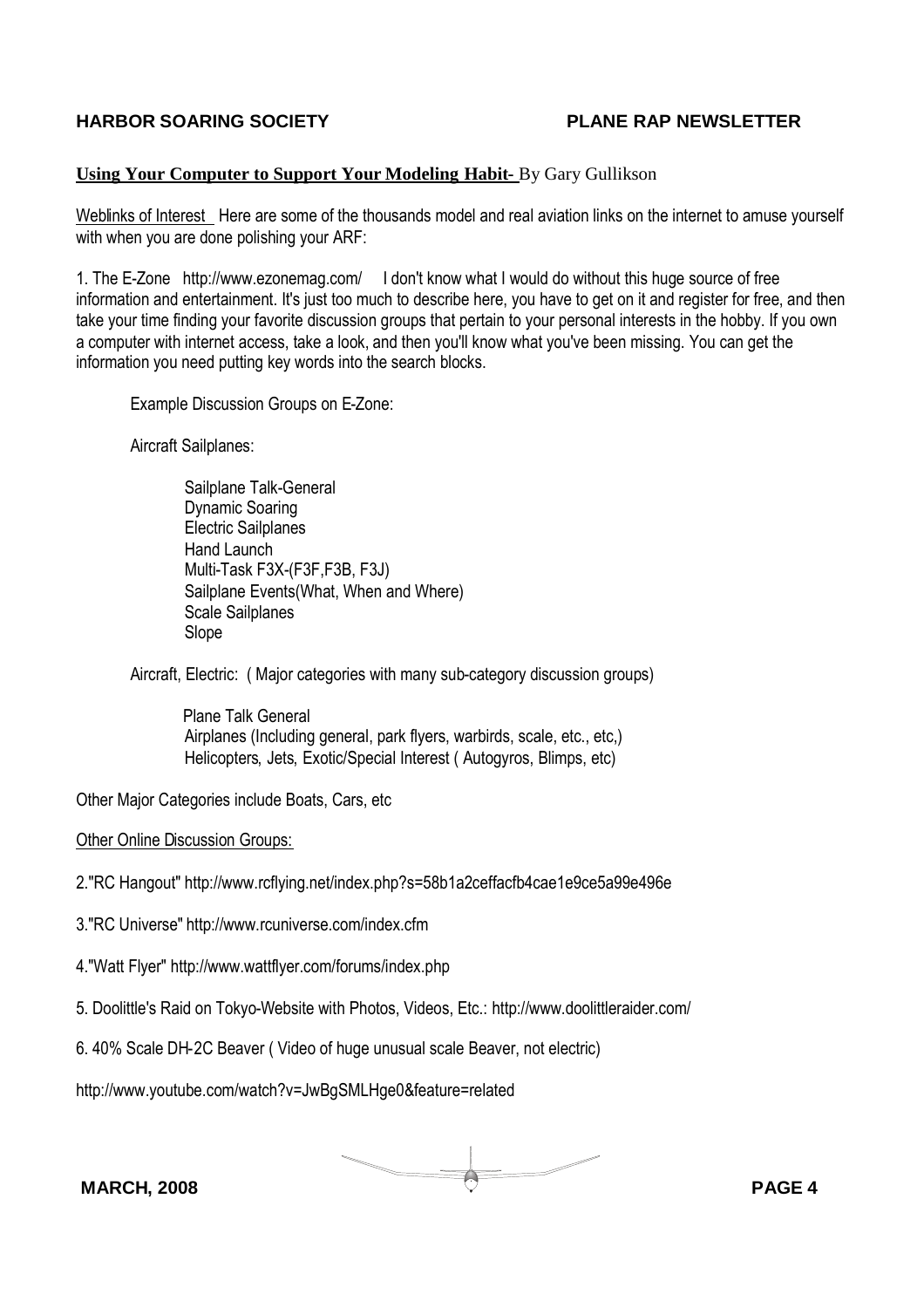7. Huge B-29 Model- Video of huge B-29, not electric http://www.break.com/index/worlds-largest-model-airplane.html

( I wonder if someday really huge multi-kilowatt electric models will be commonplace)

8. Ken Myers' Slow Aerobatics Article (Great Info) -Reprint from Model Airplane News

http://members.aol.com/kmyersefo/aerobat.pdf

9. Ken Myers' Ampeer Website, Monthly Newsletter- (Articles by Keith Shaw, K. Myers and others, electric events, pictures, etc ) ( You can subscribe for free)

http://members.aol.com/kmyersefo/index.htm

#### **Up coming events:**

SC<sup>2</sup> Soaring Contests for 2008 For more information go to: http://sc-2.org/web/

March 30--SWSA April 20--TOSS May 18--SWSA June 22 EDSF at ISS July--No Contest August 24--HSS at SWSA September 28--ISS October 26--TPG November 16--Rain Date

#### **Minutes of the Harbor Soaring Society: February 7, 2008**

Officers present: Jim Hanson, President; Karl Hawley, Vice President; and John Anderson; General Director.

Fifteen members and two lady guests enjoyed a mellow evening of good food and fellowship.

Jim Hanson conducted a short business meeting starting with his concern for the recent violations of the City Ordinances and questionable flying practices - as duly noted by high-ranking City officials during a recent nature tour of the Park. He noted that emails to this effect were just sent to the membership. John Anderson suggested a monthly "goof award" to recognize and help correct this situation. The idea was well received and he was asked to work something up.

Karl Hawley introduced Gytis Tamulaitis, who regularly enjoys flying discus launch gliders at Fairview. Gytis, an economics mathematician by trade, is quite knowledgeable regarding this launch method and various composite construction/repair techniques. He may be offering an HSS workshop soon.

**MARCH, 2008 PAGE 5**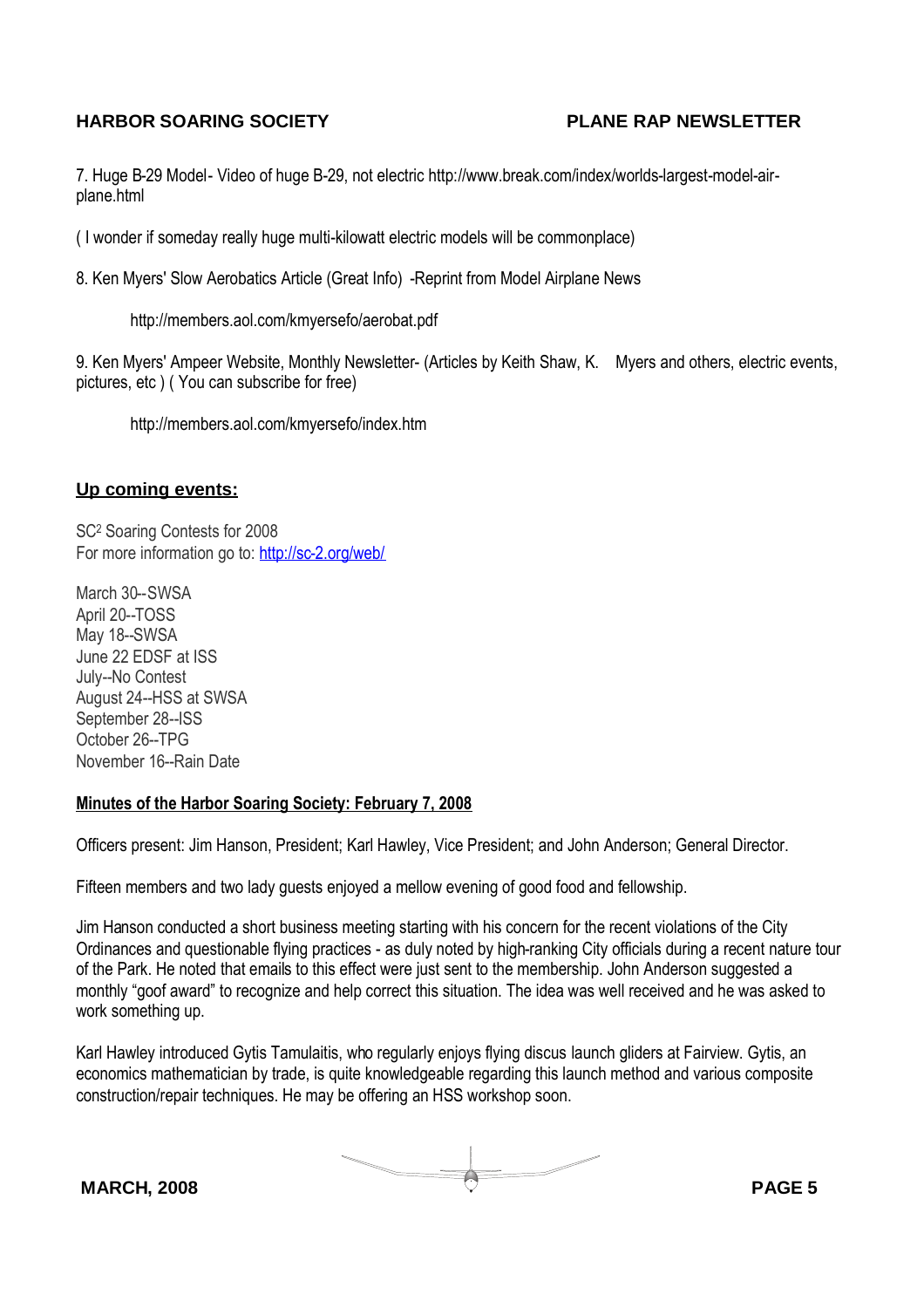Jim introduced Andres Masidonio, who runs an embroidery business. The prospects of a vest or jacket with an embroidered HSS Logo which could display permit tags, etc. as an alternative or supplement to the HSS T-shirts. It is likely that information regarding this option will be included in a forthcoming Plane Rap Newsletter for membership consideration.

Upcoming SC<sup>2</sup> events were discussed and interested parties were referred to the SC<sup>2</sup> website http://sc-2.org/web/

. Ted Broberg provided a slide-show of recent field vistas, activities, planes, and pilots. He also served as meeting photographer-capturing meeting moments to share via the newsletter. (Thanks Ted). He additionally shared photos of his model railroad craftsmanship.

Henry Smith provided a show and tell of his snappy-looking, red-and-white, 1-½ pound, Focker D-7 featuring streamlined aluminum cabane struts - which he cleverly attached with a blind nut arrangement. A 2-cell 2000 LiPo battery coupled with a 400 sized outrunner provides for a very stable yet spirited 12-15 minute flight (those who had seen it in flight agreed that it was a fine looking, fine flying plane). The immaculate scale decals were created by Jim Hanson (Goat Hill Hobbies) from manufacturer provided graphics. Henry also created a nicely detailed scale grill from model race car material.

Ross Thomas offered a detailed show and tell of his modified Gnome featuring a thinned-down body with soccer cleats on the nose and a full-flying, airfoil-shaped, stab - enlarged 25 percent (this mod yields better stab stall characteristics-especially when thermal flying. Ross should know about these refinements having placed 4th at Visalia 3 years in a row). Ross has been using this glider to test the prototype Airtronics spread spectrum RD-8000. The extended testing program included some mishaps; but the plane is now rehabilitated and the radio system has been refined and is now commercially available.

Some folks enjoyed the opportunity to try the Flight Simulator provided by Jim Hanson.

The brief business having being conducted; the interesting show-and-tells having being completed; the tasty food and beverages having being consumed; and the fellowship having being enjoyed, the pleasant meeting was adjourned.

#### **Hello fellow Club Members:**

#### **Attention all this is your last newsletter if you have not paid your 2008 dues!**

Karl Hawly is looking for anyone who is willing to speak, do a show and tell, or a how to demonstration, on any topics related to our hobby, at one of our club meetings. Any persons interested contact Karl Hawley at (949) 574-9379 or talk to him at the flying field.

#### **Classified Ads**

#### *If you wish to place a free ad in our news letter contact our editor Gary Gullikson! See list of Club officers.*

Tim Beegan, HSS Member: Do you have a need for machine work? I can do small parts for R/C planes. Call me at (949) 646-6285 or see me at the field for consulting.

**MARCH, 2008 PAGE 6**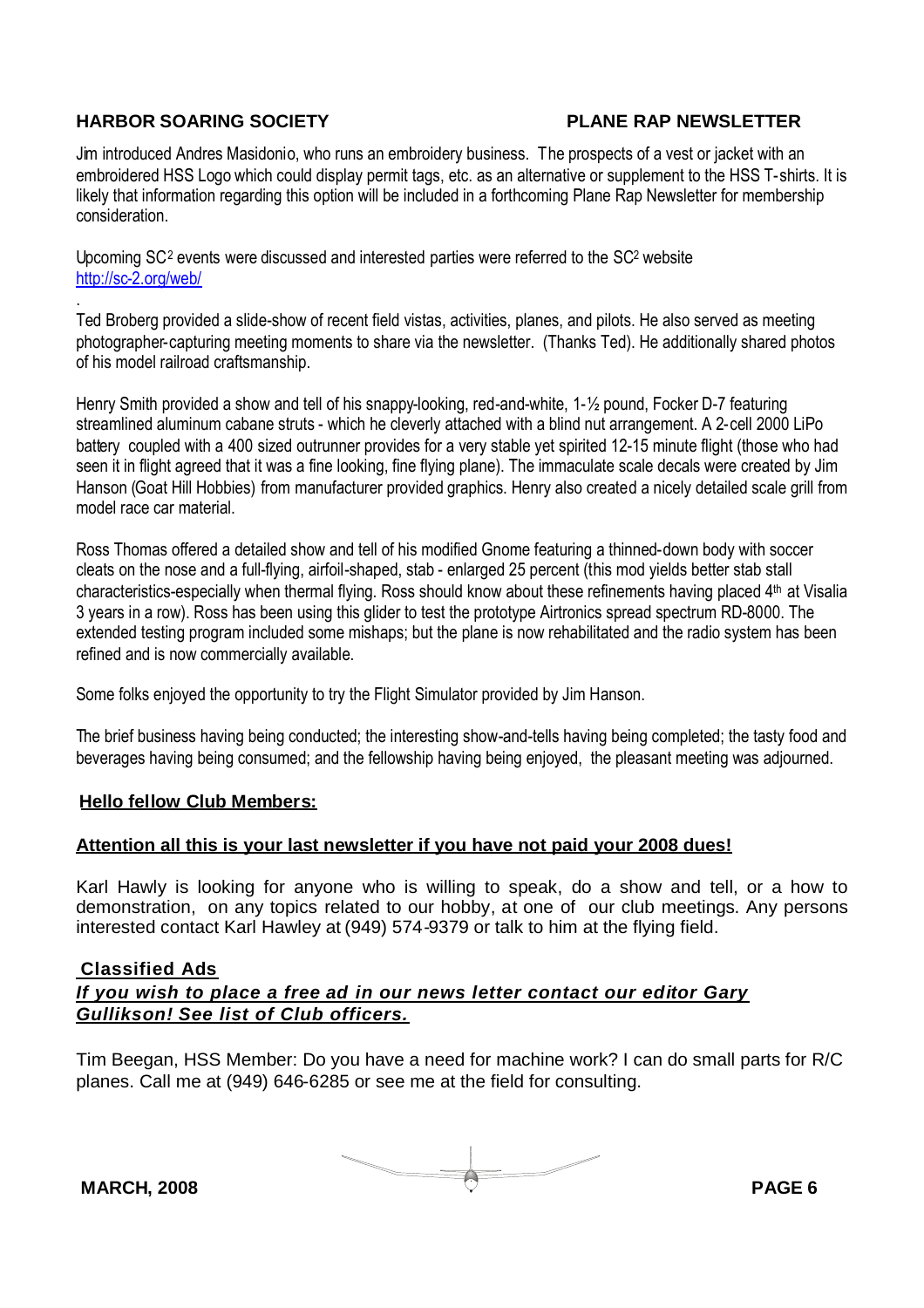#### **HSS Sponsors**

The following companies are the proud sponsors of Harbor Soaring Society. They give us special offers. In return, please support them, and mention that you saw them advertised in the HSS Plane Rap newsletter.

# **COMPOSITE SPECIALTIES F3X.COM**

## IMPORTER OF WORLD CLASS F3B/F3F/F3J COMPETITION SOARING MSCHINES Tom Copp (949)645-7032 tom@f3x.com

| <b>RC Electric Supplies</b><br>Motors, Batteries,<br>Propellers, etc.<br><b>Vinyl Lettering</b><br><b>Decals</b><br><b>Hill Hodoles</b><br><b>Carbon Fiber</b><br><b>Landing Gear</b><br>Goat<br><b>Competitive Prices!</b> | & Graphics<br>Jim Hanson<br>331 Hamilton St.<br>Costa Mesa, CA 92627<br>(949)294-8365<br>e-mail tog4rc@pacbell.net |
|-----------------------------------------------------------------------------------------------------------------------------------------------------------------------------------------------------------------------------|--------------------------------------------------------------------------------------------------------------------|
|-----------------------------------------------------------------------------------------------------------------------------------------------------------------------------------------------------------------------------|--------------------------------------------------------------------------------------------------------------------|